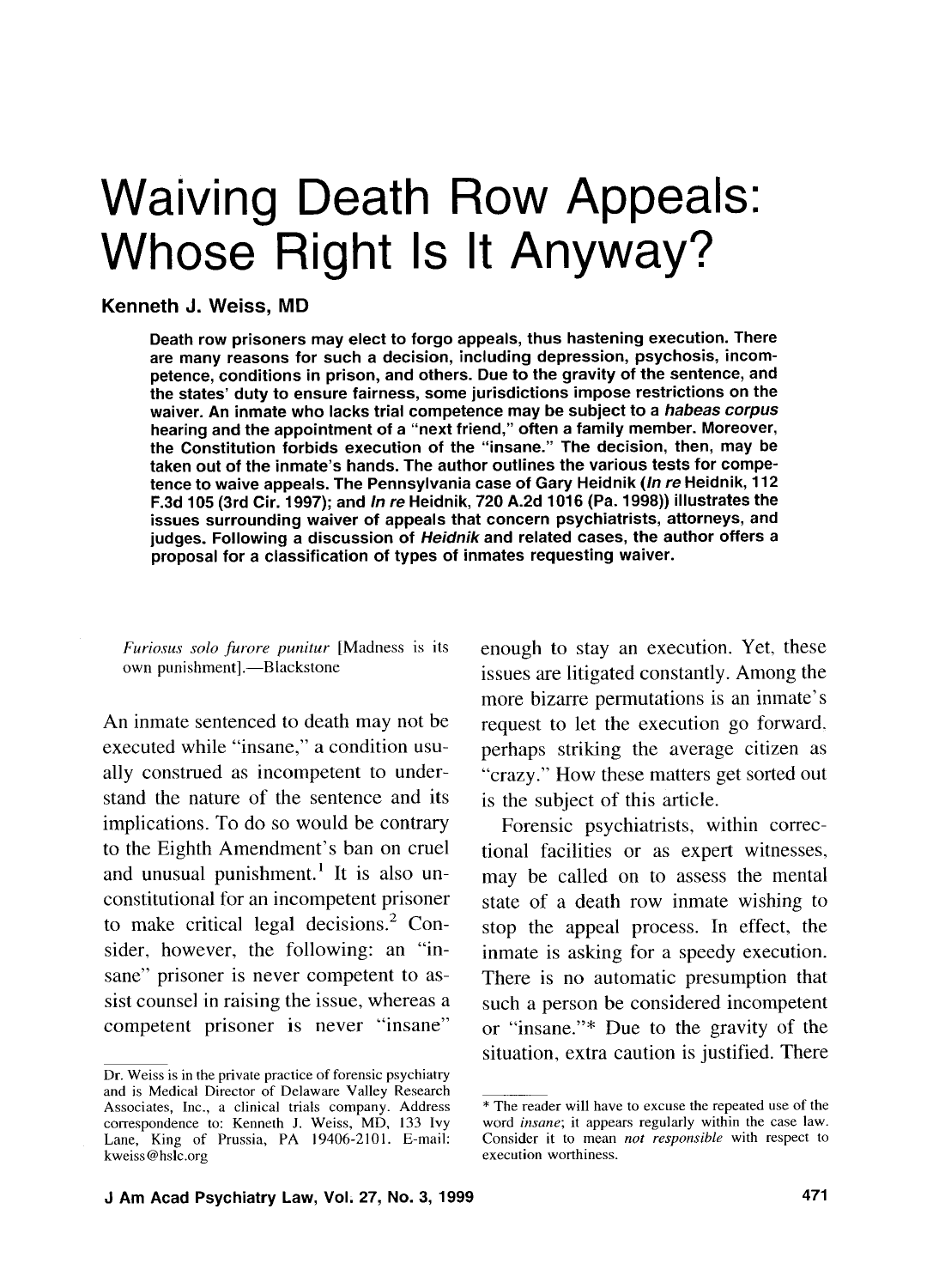is no right to demand execution. In such cases, there are intersecting and often conflicting forces acting: the inmate's manifest desire to move toward execution; the state's duty to ensure fairness in carrying out the execution; and third parties—the inmate's family and lawyers opposed to capital punishment-who attempt to forestall or derail the process. This article examines those forces through a Pennsylvania case, that of Gary Heidnik, who sat on death row asking for execution, while two prongs of attack on his execution went on independently: the argument that he was incompetent to be executed, and the argument that he was incompetent to represent his own best interest. After a summary of the case, the discussion will move into a broader look at the psychiatric issues in postconviction relief and then at a proposed clinical typology of inmates who waive appeals.

# **Commonwealth of Pa. v. Heidnik**

Gary Heidnik, notorious in Philadelphia for his "house of horrors," kidnapped and tortured six women in 1986 to 1987, killing two. In 1988 he was convicted of two counts of first-degree murder and sentenced to death on each. Though he petitioned the state courts *not*  to appeal, he was the subject of a mandatory state review. The State Supreme Court affirmed the conviction and sentence. The governor at that time did not sign a death warrant. However, the present governor first signed one on March 20, 1997. Weeks later, attorneys seeking to halt the execution filed a petition for a stay in a state court in Philadelphia. They asserted that Heidnik was not

competent to be executed, claiming that to do so violated the Constitution's ban on cruel and unusual punishment.

Heidnik testified on April 14, 1997. He said several things that would tend to raise suspicion about his mental capacity-some contradictory, others clearly delusional. For example, he repeated that he did not wish to appeal. but asserted his innocence; he ascribed the murders to others, saying that the FBI could help establish his innocence. He asked to be executed, asserting-in a manner somewhere between political rhetoric and psychosis-that his death would help abolish capital punishment: "When you execute an innocent man. . . you know there will be no more capital punishment in this state and possibly anywhere else in this country."<sup>3</sup>

Dr. John O'Brien was appointed to conduct a psychiatric examination. He did so in the presence of attorneys on both sides. The judge heard testimony from Dr. O'Brien, who testified that Heidnik understood that he was to be executed and the reason for it. On this basis, the court denied a stay. The Center for Legal Advocacy and Defense Assistance (CLEADA), with Heidnik's daughter nominally as the petitioner, applied to the Pennsylvania Supreme Court for a stay of execution. The decision would not come for over a year. It is noteworthy that, for the appeals within the state, the petitioners were, at the lower court level, attorneys from CLEADA and attorney William Costopoulos, who were never retained by Heidnik nor appointed to represent him. In the state Supreme Court case, Heidnik's daughter was accepted as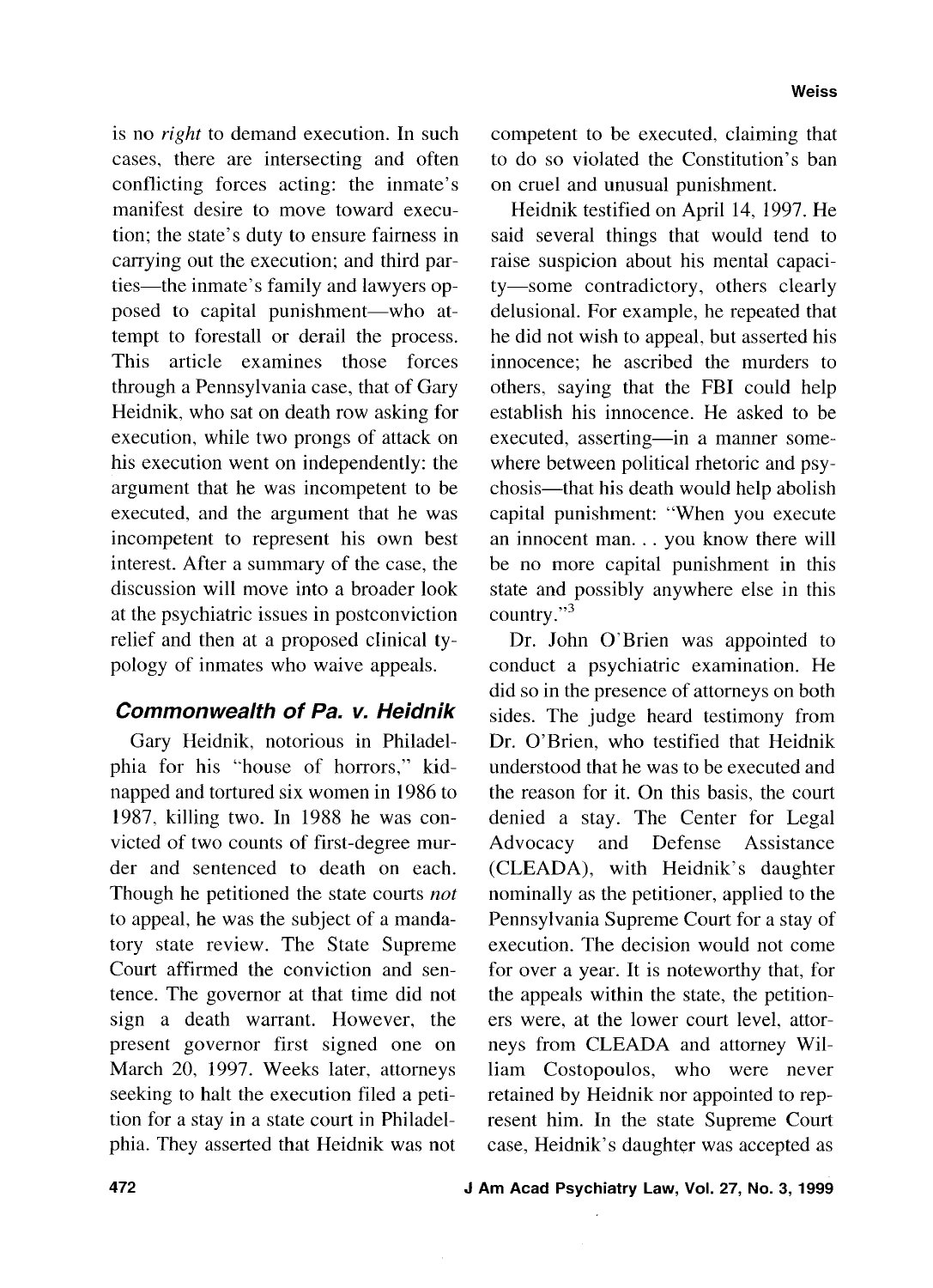next friend without a formal adjudication (she had already been given standing in federal court).

Shortly before the state Supreme Court considered the request for a stay, Heidnik's daughter, as next friend, petitioned the federal district court for a stay (argued April 17, 1997; decided April 18, 1997). Rather than using an "insanity" argument, the petitioner sought to show that Heidnik could not rationally make the request to stop the appeals. Using this approach, the question was whether he had a mental disease that could substantially affect his decision-making capacity. If so, his daughter could be appointed to pursue the appeals on his behalf. To that end, the petitioners solicited opinions from two psychiatrists and a psychologist, Drs. Bemstein, McKenzie, and Wellman, who had examined Heidnik in prison. After hearing from the three experts that Heidnik was incompetent to assist counsel and from Dr. O'Brien that he was competent, the district court concluded on April 16, 1997. that Heidnik's daughter had *not* met her burden (on the competency issue, not the question of legal standing). and the court denied her petition.

In a flurry of last minute activity, an appeal was made to the Third Circuit Court of Appeals. This time, the testimony of the prison-based experts, to the effect that Heidnik lacked capacity, was given greater weight. Accordingly, the Third Circuit stayed the execution and appointed a next friend. The court's reasoning is reminiscent of Justice Marshall's in *Ford* v. *Wainwright,* citing the earlier decision in *Ake* v. *0klahoma4:* be-

cause psychiatric opinions are often in disagreement, the factfinder should rely on the information gathered by the defendant's doctor and other reliable sources, rather than just the state-appointed expert's information and opinion. Thus, the likelihood of error is reduced. Following this ruling, the Philadelphia district attorney persuaded the United States Supreme Court to lift the stay, although the determination of incompetence was not addressed.

Returning to the case of Heidnik's competence to be executed, the appeal to the Pennsylvania Supreme Court was based on Heidnik's apparent "insanity." The case was argued on April 29, 1997. and decided on August 19, 1998. This Court concluded that the inmate was competent to be executed. $5$  The basis for the decision was Heidnik's apparent comprehension of the reason for the death penalty and its implications, the standard suggested in Ford. There was also a discussion of the legal matter of Heidnik's refusal to appeal. The court was well aware of the paradox embedded in the issues before it: "If [the prisoner] cannot comprehend the reasons for the penalty or its implications, he cannot conceive of the need to take any measures to postpone it. Conversely, if he can conceive of such a need, by definition he must comprehend the implications of the penalty, and the very filing of the application would refute its substance." $6$  However, the decision glossed over the obvious mental illness Heidnik had displayed, relying on the narrower test of what the inmate understood (concretely) about the punishment.

Pennsylvania had adopted the *Ford*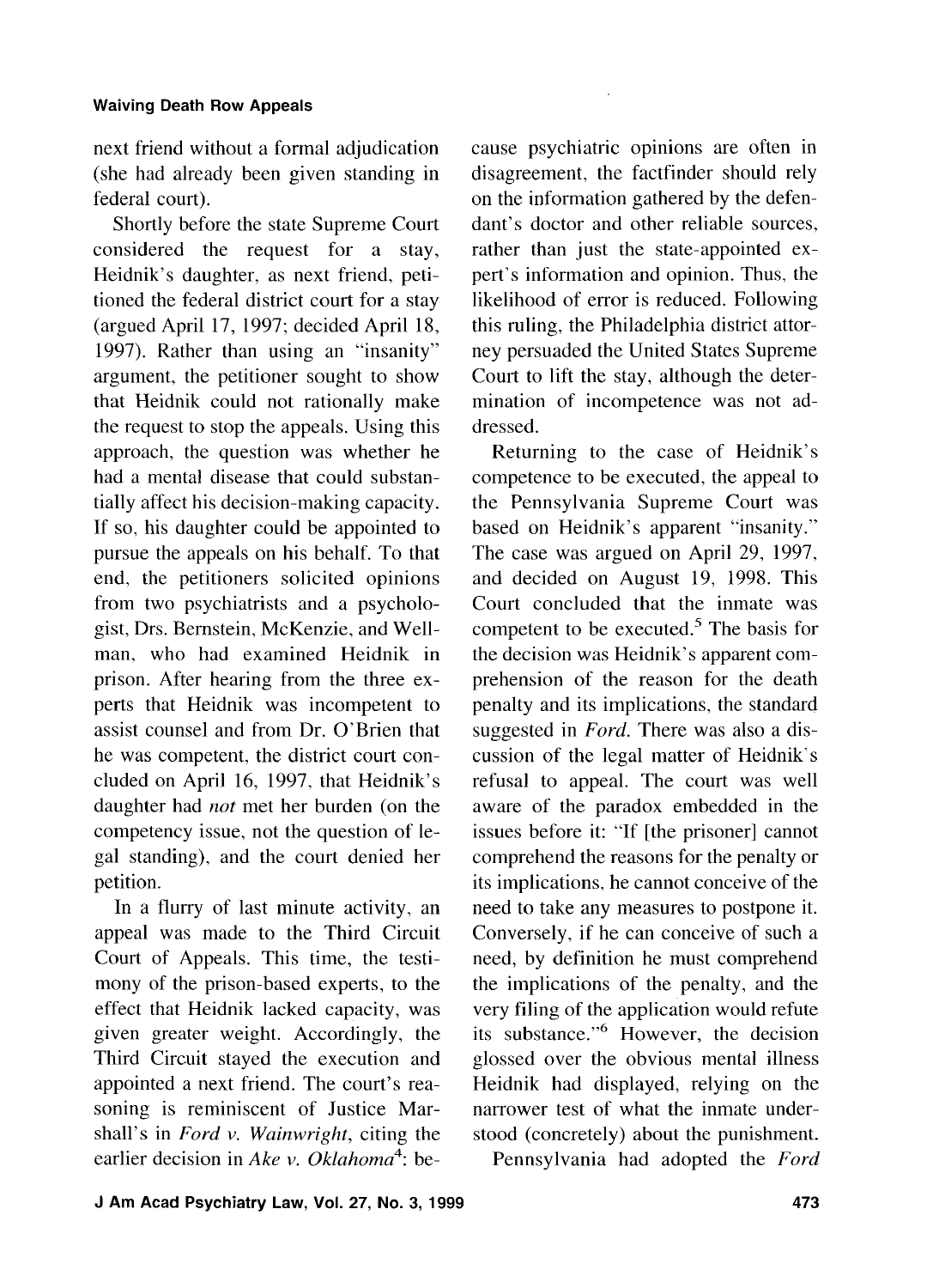reasoning in *Commonwealth v. Jermyn,'*  decided by the state's Supreme Court in 1995. *Jermyn* is consistent with case law dating to at least  $1955$ ,<sup>8</sup> to the effect that no insane person can be tried, sentenced, or executed. The court in *Commonwealth v. Moon8* had cited Blackstone's *Commentaries* as an authority rooted in English common law. The test for "sanity" in *Jermyn*<sup>9</sup> is simple: whether the person "comprehends the reason for the death penalty and its implications." In the *Jermyn* decision, the court had an opportunity to use a broader definition, borrowed from the Mental Health Procedures Act. There, a person charged with a crime (as opposed to someone on death row) would be incompetent if "substantially unable to understand the nature and object of the proceedings against him or to participate and assist in his defense."<sup>9</sup> The decision alluded to the idea that, because an inmate might be incompetent to handle his appeals, the only way to bring it to light would be to have someone act as next friend. The court deferred to the federal system for that piece of the litigation. Ultimately, neither the state nor the federal courts maintained the Third Circuit's ruling that Heidnik lacked the capacity to represent his own interest.

The 1998 state Supreme Court decision, therefore, endorses the minimal *Ford* standard, while acknowledging the issue of competence as it relates to functional capacities to assist counsel.

To summarize the case: Heidnik, proclaiming his innocence, manifestly refuses appeals; against his wishes, attorneys and his own daughter take up the cause, using a two-pronged approach; the

federal court of appeals sees the psychiatric issue, to the extent that it grants Heidnik's daughter next friend status; Pennsylvania's high court maintains that Heidnik meets the test for competence to be executed; and the U.S. Supreme Court lifts the Third Circuit's stay of execution. Last minute appeals to federal courts by Heidnik's daughter were not successful; because Heidnik was competent, the next friend lacked legal standing. Heidnik was executed on July 6, 1999.

# **Can Two Prongs Make A Right?**

As implied in the *Heidnik* decisions, parties seeking to stay the execution of an inmate make a variety of arguments. Often, postconviction relief is unrelated to psychiatric issues. On the other hand, given the realities of death row, mental health concerns become prominent as execution nears. When the inmate attempts to derail the appeal process, family members and death penalty opponents often use a two-pronged approach: incompetence to be executed and incompetence to assert a meaningful waiver of rights. In the first instance, the court relies on the minimal standard established in *Ford* or its local derivatives. In the second, the petitioning party must demonstrate that the inmate is not competent and that the petitioner has a genuine interest in the matter, following the U.S. Supreme Court's decision in *Whitmore v. Arkansas.''* Before discussing *Heidnik* further, a brief look at these decisions is in order.

*Ford* v. *Wainwright* This landmark decision' examined the fate of a Florida death row inmate who became "insane" and the procedures used to hear evidence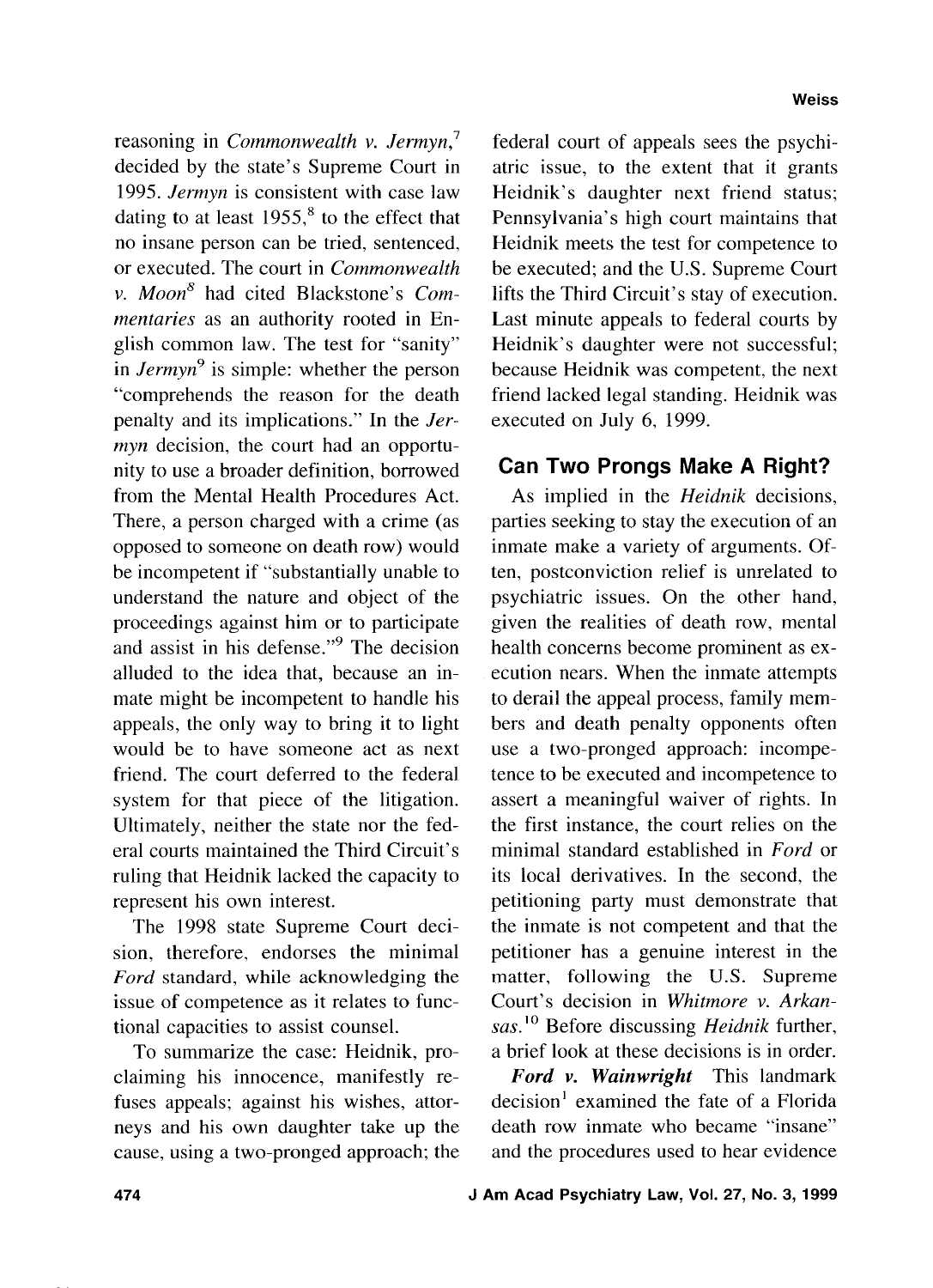during trial. Alvin Ford, who was not mentally ill by history, became psychotic while incarcerated, about eight years after his conviction. He developed bizarre, persecutory delusions, receiving a diagnosis of paranoid schizophrenia from a defenseappointed psychiatrist. When Ford's attorney invoked Florida's procedure for assessing competence of a condemned inmate, three psychiatrists were appointed. Each arrived at a different diagnosis, but all three concluded that he was competent. The governor signed a death warrant. After a tortuous course, the case came before the U.S. Supreme Court in 1986.

A five-to-four majority decided the case. Justice Marshall delivered the opinion, concluding that the Constitution barred execution of the insane. The common law reasons for this are: questionable retributive value, no deterrence value, and that it "simply offends humanity."+ The Court also found deficiencies in Florida's procedures to ensure that an insane prisoner was not executed. For example, there was insufficient opportunity for the defense to present a full range of psychiatric data<sup>4</sup> or to cross-examine state-appointed witnesses.<sup>11</sup> Concurring Justice

Powell did not think that full-scale insanity trials were necessary. Four justices did not believe that there was an Eighth Amendment issue at all. Justice O'Connor, with Justice White concurring, suggested that there was too much attention paid to the procedures. because a condemned prisoner's rights were upheld at earlier stages.<sup>12</sup> This suggestion contrasts with the Court's earlier standard of "sufficient doubt" of trial competence to trigger a hearing, in *Pate v. Robinson*.<sup>13</sup>

*Whitmore* v. *Arkansas* In this I990 U.S. Supreme Court decision,  $^{14}$  issues of waiver, competence and next friend status were considered. Whitmore, who was not the inmate in question, was another man on death row attempting to stand in as inmate Ronald Simmons' next friend. Simmons had been convicted of multiple murders. Consistent with Arkansas law at that time, he was permitted to waive direct appeal, after the trial court found he was competent to do so. The state Supreme Court affirmed the waiver as knowing and intelligent. Whitmore's argument to the U.S. Supreme Court was that the state's failure to conduct a mandatory review of the conviction and sentence was a violation of the Eighth and Fourteenth Amendments. As it turns out, Whitmore failed to demonstrate legal standing and was thus denied a hearing. For present purposes, however, a constitutional standard was implied for the adjudication of the psychiatric issues. If "the defendant has given a knowing, intelligent, and voluntary waiver of his right to proceed. and his access to court is otherwise unimpeded," then he may act in his own behalf.<sup>15</sup> This had been ad-

<sup>&</sup>lt;sup>†</sup> Quoting Blackstone's 1769 Commentaries, Justice Marshall noted: "[IJdiots and lunatics are not chargeable for their own acts, if committed when under these incapacities: no, not even for treason itself. Also, if a man in his sound memory commits a capital offence, and before arraignment for it, he becomes mad, he ought not to be arraigned for it: because he is not able to plead to it with that advice and caution that he ought. And if, after he has pleaded, the prisoner becomes mad, he shall not be tried: for how can he make his defence? If, after he be tried and found guilty, he loses his senses before judgment, judgment shall not be pronounced; and if, after judgment, he becomes of nonsane memory, execution shall be stayed: for peradventure, says the humanity of the English law, had the prisoner been of sound memory, he might have alleged something in stay of judgment or execution."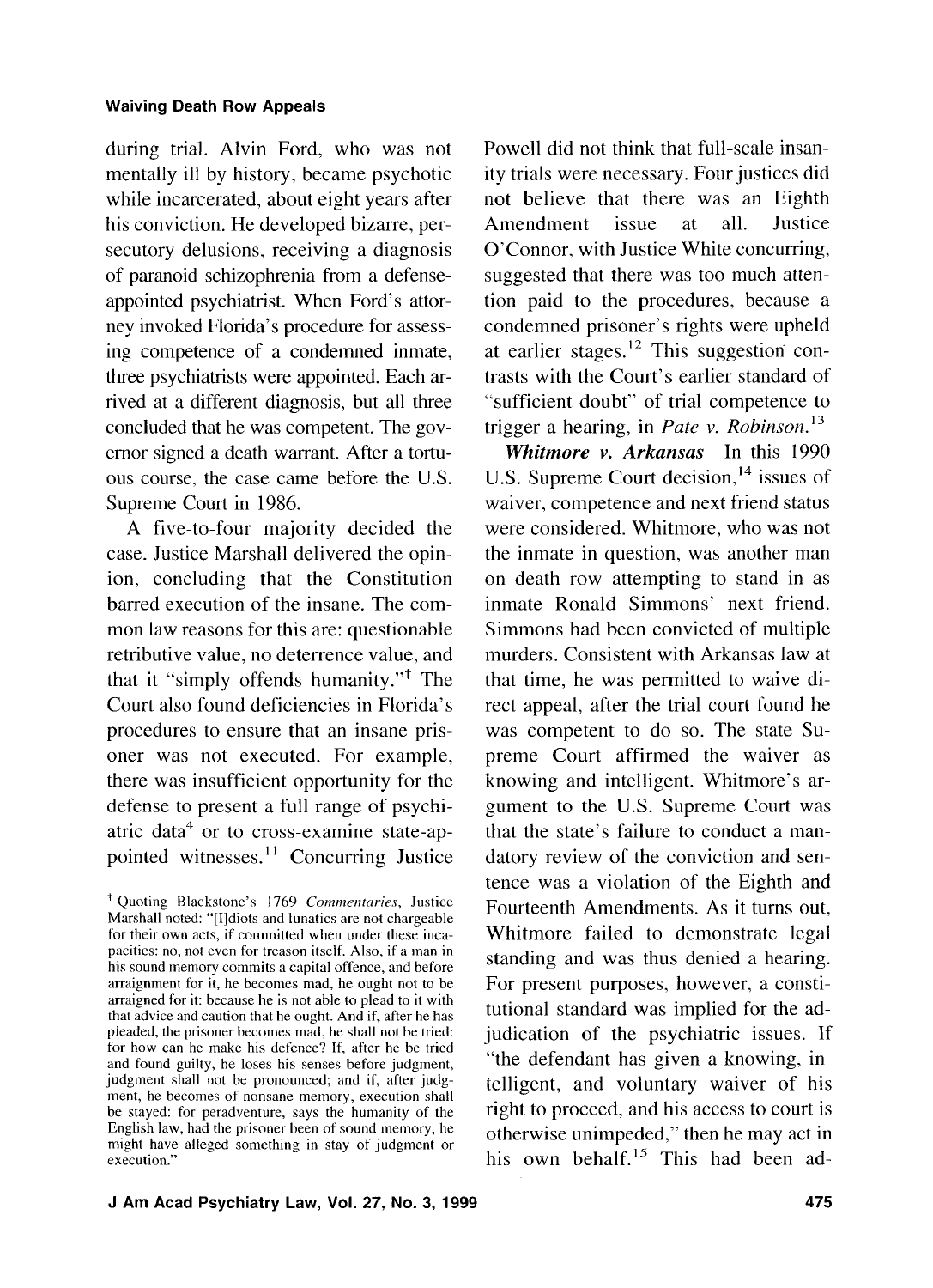dressed in the celebrated 1976 case of Gary Gilmore.<sup>16</sup> His mother could not be appointed as next friend because the prisoner was competent. Generally, once standing is established, the issues are psychiatric and the court must hear evidence.

Thus, an inmate wishing execution may undergo a two-pronged attack on his/her autonomy. It is quite possible to be judged *"Ford* sane" and *"Whitmore*  incompetent."\* In this scenario, an inmate *incompetent* to assist counsel can be the subject of continued appeals—and then be executed at the end of the process, a *sane* person. Having determined whether the defendant has the capacity to understand the proceedings and assist counsel, essentially a  $Dusky^{17}$  standard, there is a further question of whether the decision to waive rights was in fact *rational*.<sup>2, 18</sup> The presence of a mental condition that may substantially affect the inmate's capacity to act rationally may satisfy the test under *Whitmore.* Whereas one might think that hastening execution is facially incompetent, courts definitely do not take this view. Indeed. the sentiment in some quarters for speedy executions is *au courant.* 

Some states make it more difficult for a death row inmate to terminate appeals. For example, in New Jersey, John Martini attempted to waive postconviction relief (PCR).19 Under New Jersey law, a defendant does not have the right to waive a sentencing hearing, to waive mitigating factors, or to waive an appeal. The *Martini* decision concerned whether a defendant, having had the preliminary reviews, can then waive PCR. The New Jersey Supreme Court said *no*.<sup>19</sup> The chief reason is that certain issues can only be raised in PCR, for example, a reexamination of the evidence used to convict, new evidence, and issues of racial or other bias. Thus, the *Martini* decision asserts that the issues embedded in a properly fashioned PCR application are too fundamental to be disposed of by the defendant.

In conclusion, it appears as if death row inmates have a qualified "right" to waive appeals. This is different from saying that an inmate may demand and receive speedy execution, and it is legally distinguished from the "right to die."20 What about the defendant who wishes death over life in prison—a personal choice? A 1978 Pennsylvania decision addressed this situation: "The waiver concept was never intended as a means of allowing a criminal defendant to choose his own sentence. . . . [T]o do so would result in state aided suicide." $21$  New Jersey also notes that the integrity and reliability of the death sentence transcends the preferences of individual defendants.<sup>19</sup> The states have various procedures to protect the inmate against misuse of capital punishment, thus placing some obstacles in the path to execution. And what of the inmate who becomes rehabilitated during the death row appeals process?<sup>22</sup> There is little to halt the machinery of state-sanctioned execution.

## **Discussion**

It is not uncommon for criminal defendants to use tactics that would tend to

<sup>\$</sup> Indeed, this was true of **Heidnik,** although the *Whitmore* argument ultimately failed.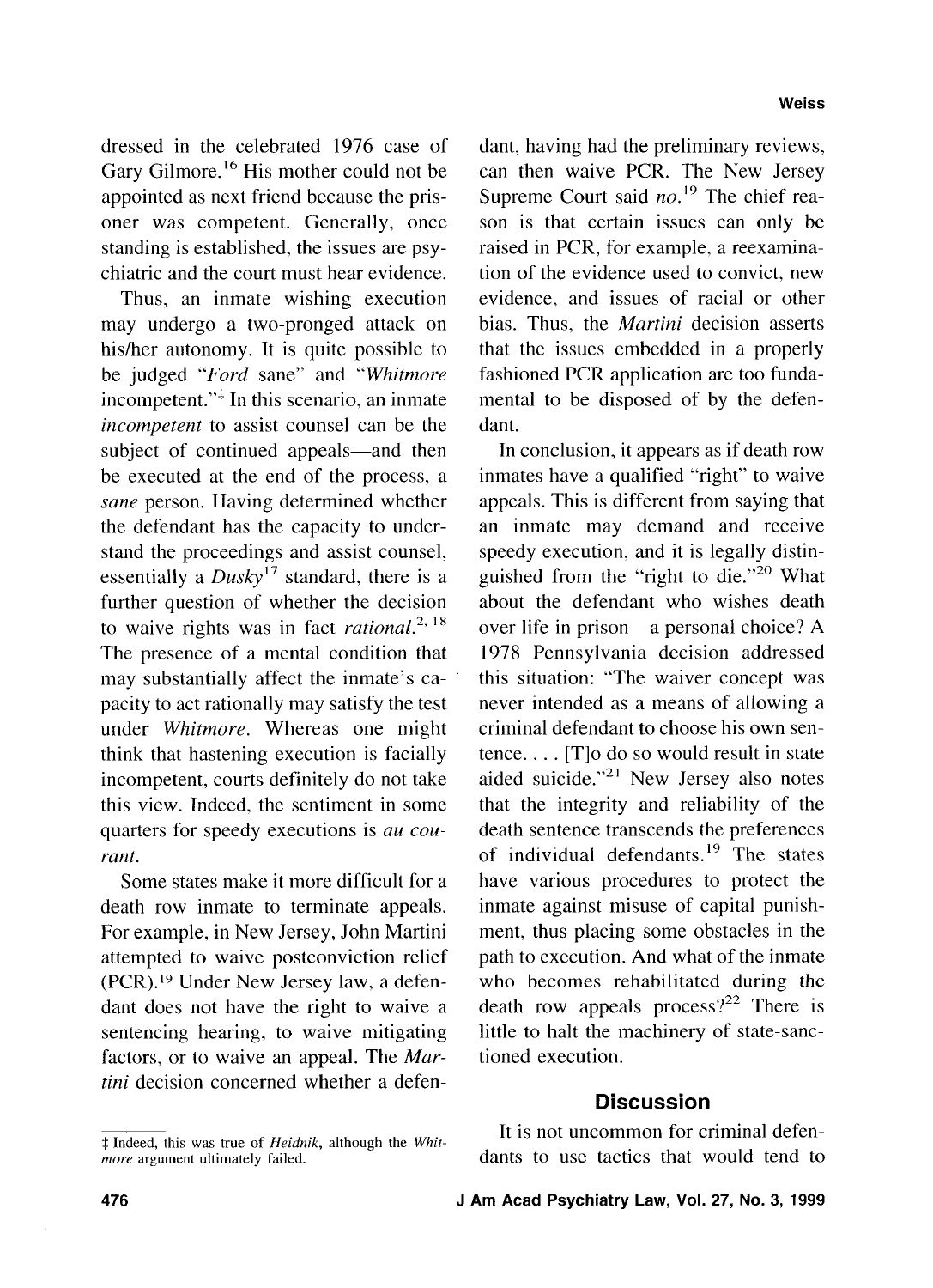| Table 1                           |
|-----------------------------------|
| Shortening the Time to Execution: |
| <b>Defendants' Tactics</b>        |

| Defendant requests that, at trial, no mitigating |  |  |
|--------------------------------------------------|--|--|
| evidence be presented.                           |  |  |

- Defendant requests that the jury return a sentence of death immediately after conviction.
- Defendant requests that no appeal of the death sentence be undertaken.
- Termination of the appeal process (generally after an automatic direct appeal and review).
- Proffer of evidence of (Ford) competence to be executed; or rebuttal of psychiatric testimony claiming "insanity" (inmate may be the respondent here).
- Proffer of evidence of (Whitmore) competence to represent one's best interest; or rebuttal of psychiatric testimony claiming the presence of a mental state that may substantially affect capacity to waive rights knowingly and intelligently (also as respondent).

shorten the time to execution (see Table 1). The most famous case of waiver of appeals is that of the psychopathic serial killer Gary Gilmore, the subject of Norman Mailer's The Executioner's Song. Gilmore, who was executed by a Utah firing squad in 1977, was the first man to die after the death penalty was reinstated.<sup>23</sup> Gilmore was examined and found competent, thus barring his mother from interceding. Presumably, he would have been Ford-competent as well.

Heidnik, in contrast, had a genuine history of paranoid schizophrenia. Psychiatric testimony was proffered at the guilt phase but not at the penalty phase of his trial. His postconviction posture had been that he was innocent, attributing the deaths to corrupt police and others. He was not permitted to forgo direct appeal and standard review. There was little activity in the case for nearly a decade, because former Governor Casey was reluctant to sign death warrants, unlike Governor Ridge. Heidnik conveyed some of the bravado reminiscent of Gilmore, but there is a clear difference: Gilmore, a classic sociopath, did not have manifest delusional thought, whereas Heidnik made little effort to hide it.<sup>24</sup> Various psychiatric conditions have been cited as bases for a competency evaluation; for example, congenital or acquired cognitive deficits, schizophrenia, depression, personality disorder, and posttraumatic stress disorder. Thus, there would appear to be ample opportunity for psychiatric input.

*Competency Algorithm* How can it be that the same man can be competent to be executed but incompetent to waive appeals? A facile, but largely true, answer is that such an anomaly is an artifact of chaos in the courts. That is, although some of the constitutional issues appear to be resolved, the methodology for determining mental capacity is, as always, more art than science. However. courts do not always hear exhaustive testimony, and the U.S. Supreme Court has been known to show reluctance in barring states from carrying out constitutionally sound executions.<sup>25, 26</sup> Nevertheless, a death row inmate requesting a habeas corpus hearing, even after years of ambivalence or at the hour before execution, must be heard.27 Federal case law since the 1966 Rees v. Payton decision is clear that a waiver of appeals may be "the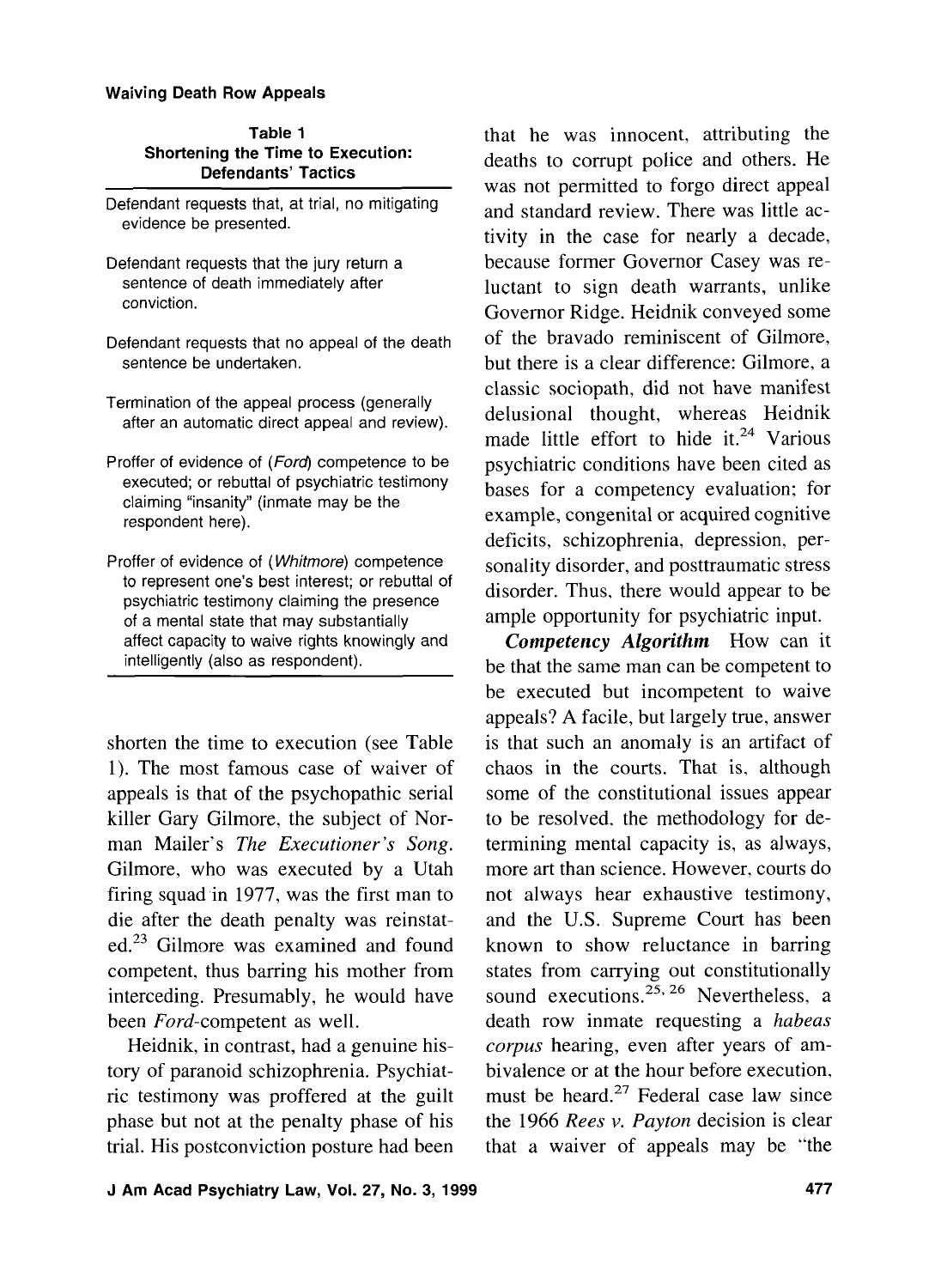product of a mental disease, disorder, or defect,"28 and thus incompetent. However, once the court determines that the inmate is competent, there may be no basis for a stay when a next friend petitions, $29$  as in Heidnik's case.

A defendant must be able to assist in his own defense.<sup>30</sup> A 1994 U.S. District Court decision, In re Cockrum,  $31$  provides, in the author's view, a sound algorithm for assessing competence to waive appeals, based on principles of trial competence. The standard, per Cockrum, requires that three questions be answered: "(1) Is the person suffering from a mental disease or defect? (2) If the person is suffering from a mental disease or defect, does that disease or defect prevent him from understanding his legal position and the options available to him? (3) If the person is suffering from a mental disease or defect which does not prevent him from understanding his legal position and the options available to him, does that disease or defect, nevertheless, prevent him from making a rational choice among his options?"<sup>32</sup> Cockrum had been noted to have depression, posttraumatic stress disorder, and possibly delusions. The standard endorsed here is a useful blueprint for forensic psychiatrists. It elevates the perfunctory, concrete test to a functional level; that is, it asks about whether the individual is able to apply knowledge in a rational fashion. In the case of disorder, and possibly delusions. The the prepared to a<br>standard endorsed here is a useful blue-<br>print for forensic psychiatrists. It elevates the product of a<br>the perfunctory, concrete test to a *func*-<br>genuinely altruis Heidnik, he passes the first two questions<br>but fails on the third: the basis for his Coleman cites California Supreme Court Justice Brous-<br>choice is essentially delusional Inmates and: "A man facing the awful alternatives choice is essentially delusional. Inmates with personality disorders are likely to<br>neglectric execution, or at least feel that the com-<br>parative advantage of life imprisonment was not worth pass the third test, despite their strangeness (e.g., in schizotypal personality dis-

order) or ambivalence (e.g., in borderline personality disorder).<sup>33</sup>

**RAPID-PC** The following is a proposal for a typology of death row inmates wishing to speed up execution (hence the acronym "RAPID-PC," for rapid postconviction; see Table 2). The list is not intended to be exhaustive, nor does it imply that there are either bright-line distinctions among the types or pure culture forms. For heuristic and practical purposes, these examples will alert expert witnesses to opportunities for presenting relevant testimony. The author will solicit case examples and revisions of the schema, and present a fleshed-out version in a future communication.

As hard as death penalty opponents and inmates' families may strain to make the waiver of appeals seem irrational by its very nature, we must first acknowledge the possibility that such an act may be rational.\$ Perhaps Gary Gilmore, going down in a macho blaze of glory, represents this archetype. Questioning the inmate's competence is often a part of the appeals process when waiver is requested. Potential expert witnesses must be prepared to arrive, sometimes, at the unhappy conclusion that the waiver is *not* the product of a mental condition. The genuinely altruistic inmate would seem to be rare, although one can easily envision such a man thinking, "The world would

or life imprisonment without possibility of parole could the humiliation and loss of dignity entailed in the pre-<br>sentation of mitigation evidence [at 1118]."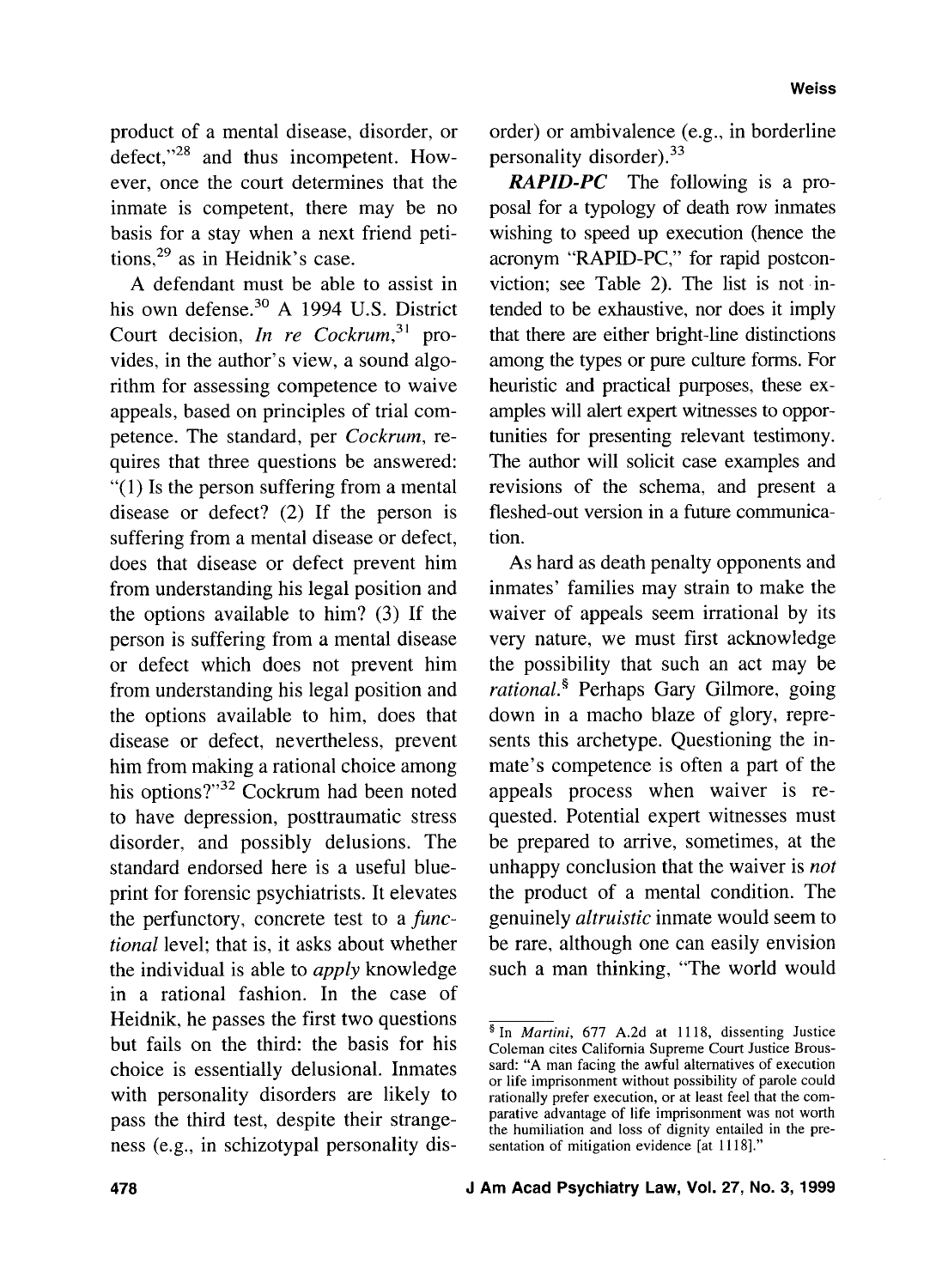| Type of<br>Waiver | Description                                                                                                                                                                      |
|-------------------|----------------------------------------------------------------------------------------------------------------------------------------------------------------------------------|
| Rational          | Inmate believes penalty is appropriate; remorseful and weary of prison,<br>but not depressed                                                                                     |
| Altruistic        | Inmate believes it is good to bring closure to the victim's family; endorses<br>a general deterrence purpose to execution                                                        |
| Psychotic         | Decision to die subserves a delusion, e.g., that when society sees an<br>"innocent" man executed, it will end capital punishment                                                 |
| Incompetent       | Inmate is unable to appreciate risk-benefit analysis; may have dementia<br>(e.g., AIDS), borderline, schizotypal, or narcissistic personality disorder,<br>or mental retardation |
| Depressive        | Inmate is suicidal, hopeless; "state-assisted suicide"                                                                                                                           |
| Political         | A political terrorist might reject the legitimacy of the court or political<br>system and therefore refuse to engage in or recognize the legitimacy of<br>the legal process      |
| Coerced           | Inmate is under undue influence from others; a response to intolerable<br>prison conditions but is not primarily depressed or psychotic                                          |

Table 2 Proposed Subtypes of Waivers of Death Row Appeals (RAPID-PC)

be a better place without me."" At other times, contrite rhetoric is used to gain sympathy in eleventh-hour appeals. A condemned man's arguing that his execution will be a general deterrent may be a form of miseducated altruism.

Mr. Heidnik is a good example of the psychotic waiver. although it is not difficult to see how Pennsylvania courts at all levels have declared him death-competent (using the minimal Ford-type standard). Surely, no one takes seriously as a political posture his declaration of martyrdom in the name of stopping capital punishment. One could argue, on the other hand, that he was using a brilliant tactic of paradoxical intention-Go ahead and kill me!—and therefore malingering. Here we have an abundance of delusional material and bizarre behavior. Indeed, the federal court of appeals acknowledged his functional deficits in representing himself. Thus, his waiver may have been functionally *incompetent*. A lack of competence may be subtle and capricious. For example, one Pennsylvania inmate refused to continue his appeals after his colored pencils were taken (it was his only way of communicating with his son, since pens and pencils were "weapons").<sup>34</sup>

The *depressive* waiver would appear prevalent, given prolonged social isolation, learned helplessness. and acquired hopelessness on death row. The author speculates that lowered brain serotonin (actually 5-HIAA in cerebrospinal fluid), which is common among violent offenders and suicide victims,  $35$  is present in this population as well. Because the death penalty is based on lex talionis and not on

Martini, in an affidavit, stated: "The longer I live, the more my family name is damaged by publicity about my crime. . . . In my view, the action that the public defender wishes to take on my behalf will only delay the time for my death, cause my victim's family more pain, and cause me to endure for a longer time the intolerable conditions I am living under in prison [677 A.2d at 1 1151."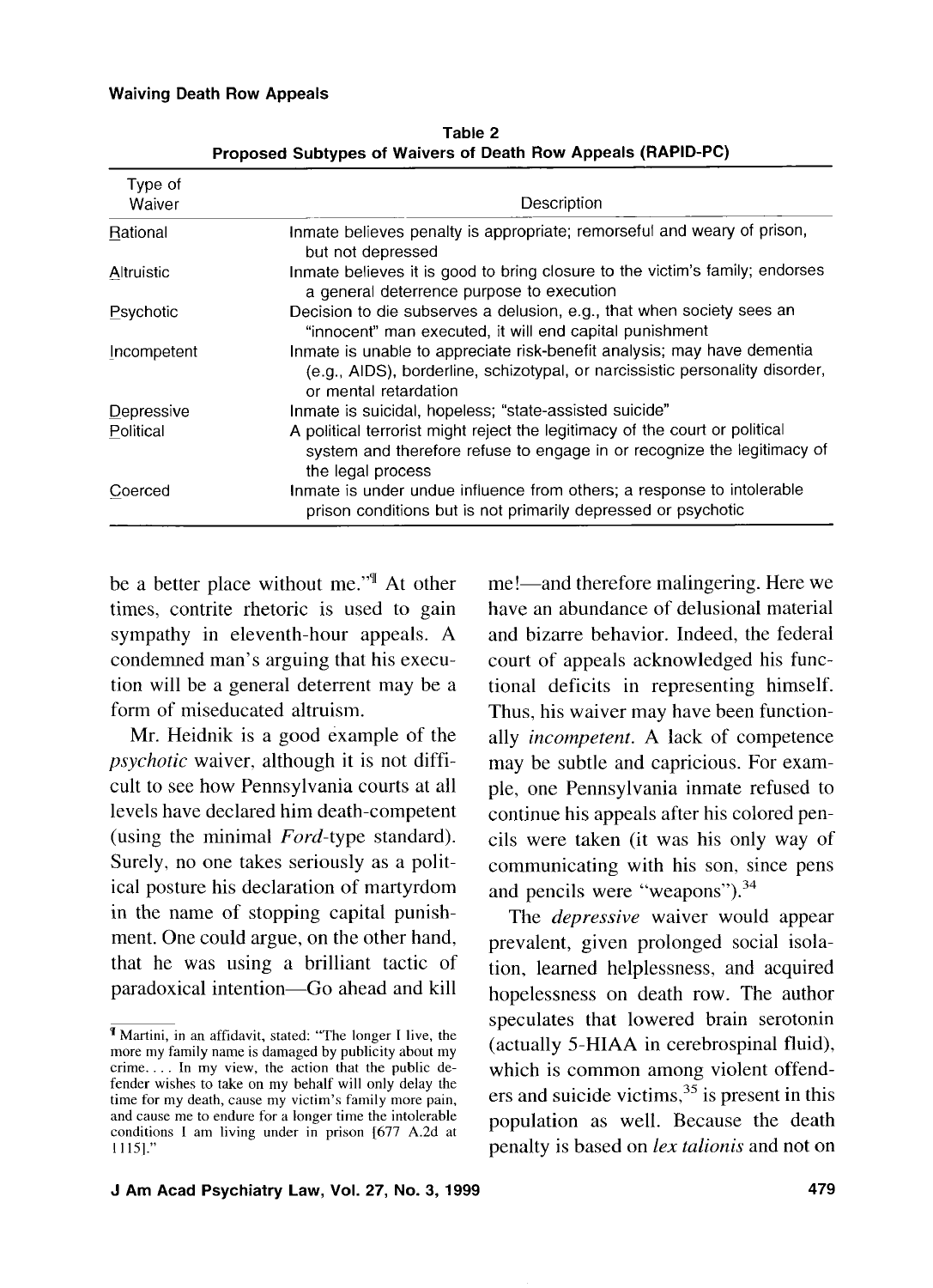science, it is unlikely that a biological marker will work its way into the calculus of punishment in the near term.

The *political* waiver is listed as a theoretical type, if it is possible to distinguish a rational ideological decision from a distorted, desperate, or psychotic one. In one case, the inmate, claiming racial discrimination, waived his appeals and requested "to die as a prisoner of war."36 Finally, the *coerced* waiver may be obscure, because the forces acting to strip the inmate's voluntariness are often subtle. The most common form would be actual prison conditions, $37$  followed by a breaking of the will by correctional officers over time. Because coercion is judged by a reasonable person standard,  $38$  psychiatric testimony will likely focus on the effects, depression and psychosis.

## **Conclusions**

The constitutional, political, and moral issues embedded within capital punishment are far from resolved, notwithstanding important case law and commentary. By and large, states take seriously the need to review each case before affirming the verdict and sentence. When the condemned inmate requests truncation or cessation of the appeals, it is appropriate to conduct a search for meaning. This would necessarily include thorough psychiatric (as well as psychological and neurological) evaluation. The "right" to be executed must not be romanticized, as the internal forces that shape cognitive and emotional states are just as real as the external drama. Therefore, psychiatrists should be alert to opportunities for educating courts about these forces, lest we give ground to the practice of exterminating individuals who have genuine deficits.

#### **References**

- Ford v. Wainwright, 477 U.S. 399 (1986)
- 2. Rees v. Payton, 384 U.S. 312 (1966)
- *In re* Heidnik, 1 12 F.3d 105 (3d Cir. 1997)
- Ake v. Oklahoma, 470 U.S. 68 (1985)
- 5. *In re* Heidnik, 720 A.2d 1016 (Pa. 1998)
- Id. at 1019
- 7. Commonwealth v. Jermyn, 652 A.2d 821 (Pa. 1995)
- 8. Commonwealth v. Moon, 117 A.2d 96 (Pa. 1955)
- Commonwealth v. Jermyn, 652 A.2d 821, 823 (Pa. 1995)
- Whitmore v. Arkansas, 495 U.S. 149 (1990)
- Barefoot v. Estelle, 463 U.S. 880 (1983)
- 12. Ford v. Wainwright, at 2612 (Justice O'Connor set up a type of Zeno's paradox (like the reason Achilles can never overtake the tortoise) as an argument against a preoccupation with due process protection: "By definition, this interest can never be conclusively and finally determined: Regardless of the number of prior adjudications of the issue, until the very moment of execution the prisoner can claim that he has become insane sometime after the previous determination to the contrary.")
- 13. Pate v. Robinson, 383 U.S. 375 (1966)
- Whitmore v. Arkansas, 495 U.S. 149 (1990)
- 15. Id. at 165
- Gilmore v. Utah, 429 U.S. 1012 (1976)
- 17. Dusky v. United States, 362 U.S. (1960)
- 18. Mack v. Mississippi, No. 979-DP-00375-SCT (Miss. Sup. Ct., Mar. 12, 1998) (opinion withdrawn on grant of reh'g) (This case was recently reviewed in this Journal (J Am Acad Psychiatry Law 26:669, 1998). The court considered the question of a prisoner's waiver of appeals. Saying that such a person must be competent, and citing a Maryland standard, they required an examination and used a legal test essentially the same as the competency standard in *Dusky*: that the prisoner must possess "a present ability to consult with his lawyer with a reasonable degree of rational understanding and a rational as well as factual understanding of the proceedings against him. $\dddot{ }$ )
- 19. State v. Martini, 677 A.2d 1106 (N.J. 1996)
- 20. Cruzan v. Missouri Department of Health, 497 U.S. 261 (1990)

**480 J Am Acad Psychiatry Law,** Vol. **27,** No. 3, 1999